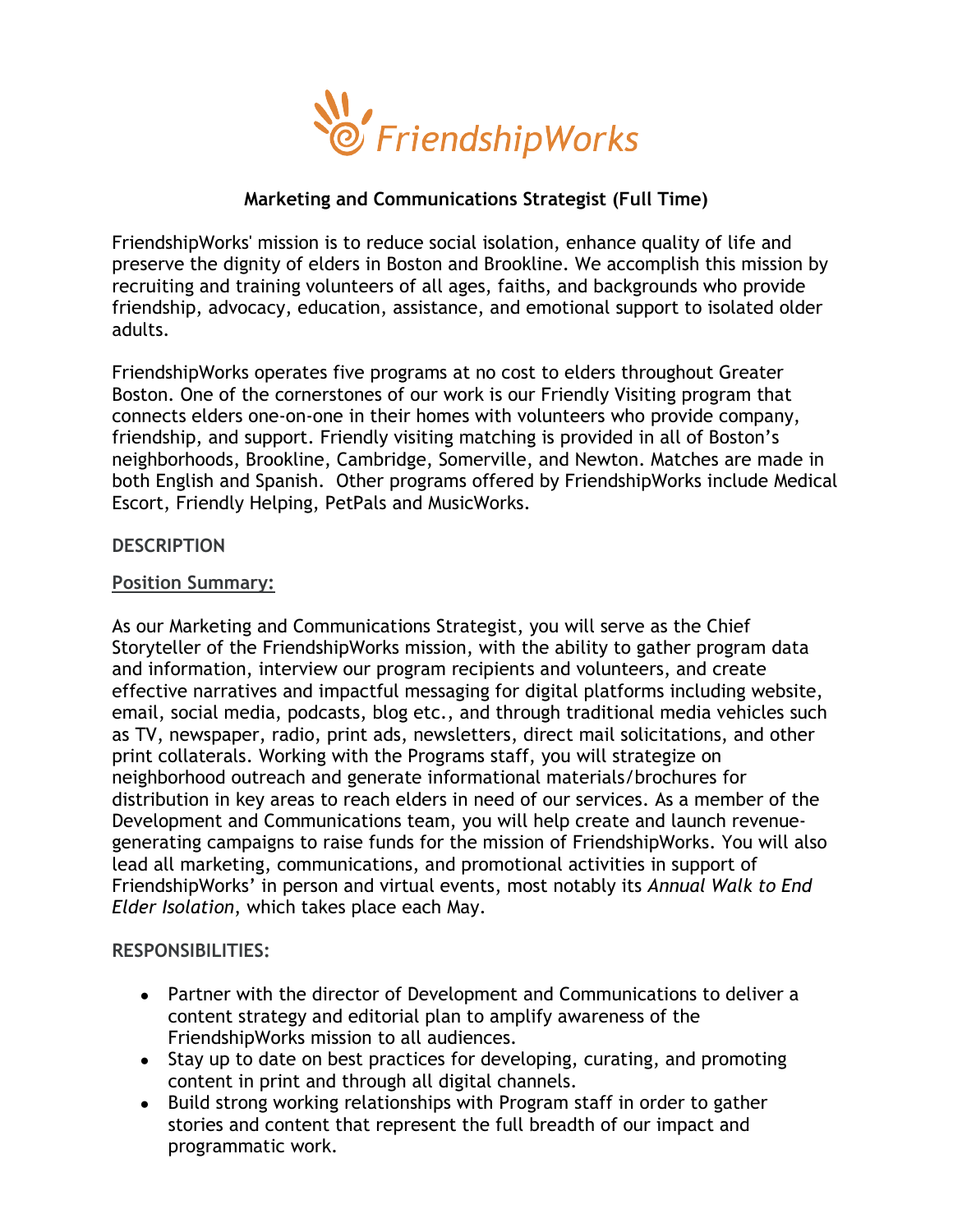- Serve as copywriter, proofreader and editor on all organizational communications. Write and edit content related to program results and impact, as well as communications for all audiences, particularly our donors, volunteers and other supporters. In short, you will use your writing skills to build community for our cause, attract volunteers, and enhance our donors' experience.
- Strategize across teams on our overall narrative strategy, with an eye to broader public engagement exposure, and an ability to bring a critical lens that prioritizes equity and inclusion in all aspects of our communications.
- Develop and maintain engaging online spaces that expand the awareness of social isolation among elders in Boston, FriendshipWorks' campaigns, events and target audiences via social media, website, and email channels.
- Use existing and innovative digital strategies to support program awareness and help recruit volunteers. Ensure consistency of recruitment messaging across all levels of outreach including leadership, management, program staff and "Ambassadors."
- Manage targeted outreach to organizations serving elders with special issues (such as vision impairment, surviving spouses, and LGBTQ+ communities).
- Create and maintain FriendshipWorks' communications calendar, House Style Guide and digital assets library. Manage and update all mission photos, departmental and public-facing PowerPoint presentations, event materials, infographics, PSAs and media kits as needed.
- Work with photographers and videographers to schedule photo shoots and on camera interviews with volunteers, program recipients, and supporters for media opportunities, print and online projects.
- Build and maintain trusted relationships with local/beat/neighborhood newspapers and national media, and pitch stories of our mission, program recipients and volunteers. Position FriendshipWorks as newsworthy, relevant and the gold standard for reducing social isolation among older adults.
- Coordinate interviews with elders and volunteers for media opportunities, and for purposes such as testimonials for website, social media or newsletter content. Assist with translation of interviews when needed.
- Partner with Program staff to review and create more effective and relevant messaging (print and digital materials) to different communities, volunteers, and/or older adults. Arrange or assist with translation of materials as needed.
- Engage with, and make recommendations to, Program staff about how communications can support and improve program and service delivery.
- Analyze engagement data and audiences to create recommendations focused on growing the reach and impact of FriendshipWorks' initiatives. Collect and analyze web metrics, such as visits, time on site, page views per visit, transaction volume and donor conversion rates, traffic mix, click-through rates etc. Determine gaps in website copy or visuals and strategize on solutions to make visitor journeys more informative and engaging.
- Work with the Director of Programs on development of and oversee distribution of digital volunteer newsletter.
- Collaborate with Development and Marketing team on campaigns. Manage and mentor intern or volunteers as needed on projects.
- Manage content, print production and publishing schedules for all organizational collaterals, including Program brochures, one pagers, Annual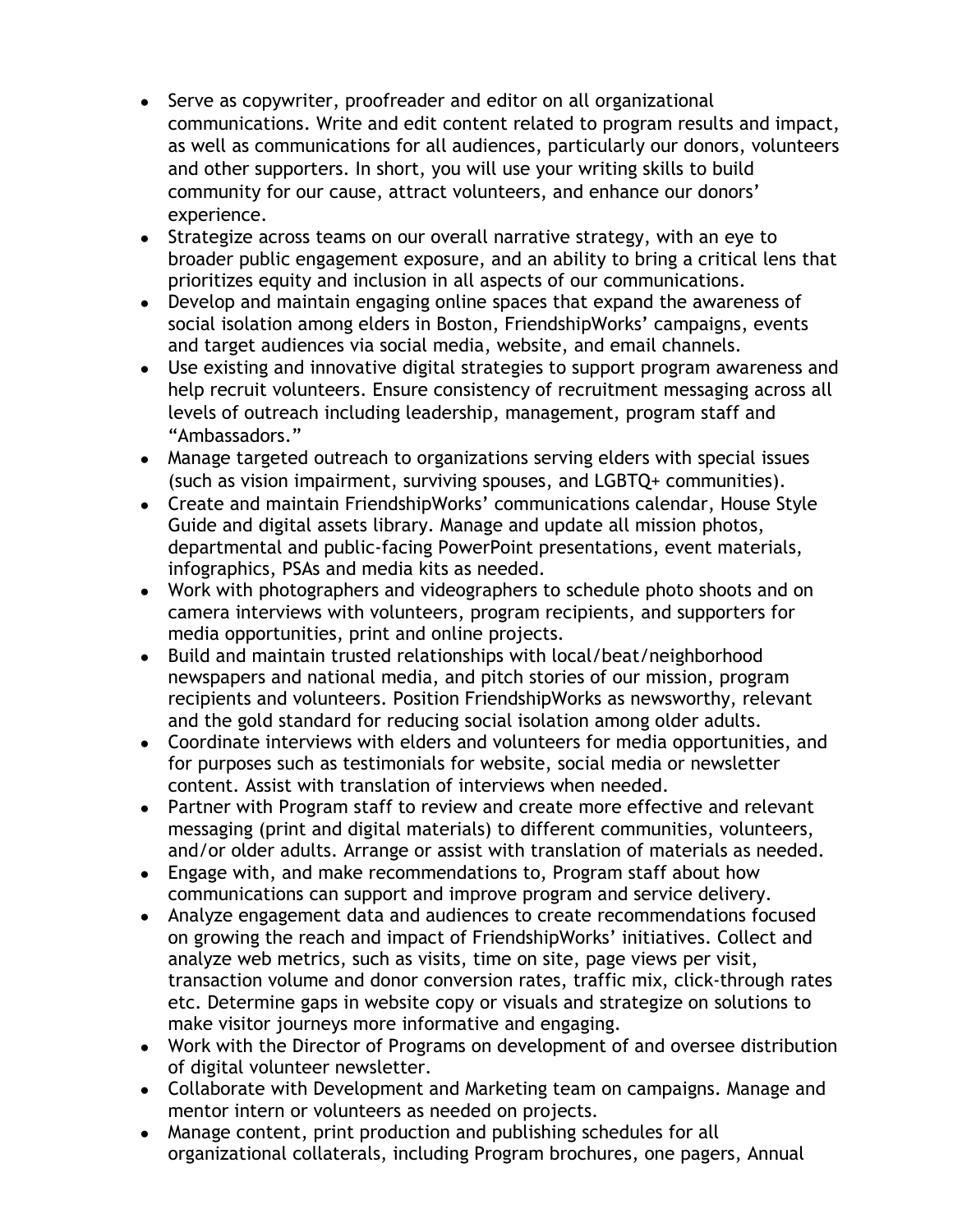Report, newsletters, office stationery, media packets, business cards, resource guides etc.; revise source documents and reorder as necessary.

- Attend events in various communities and table/display at conferences when appropriate to promote FriendshipWorks.
- Continue to establish the Executive Director of FriendshipWorks as a subject matter expert by scheduling presentations and speaking opportunities at events, conferences, podcasts, symposia and roundtables.

# **QUALIFICATIONS**

- A Bachelor's degree in Communications, Journalism, Public Relations, or equivalent professional work that has equipped you with dynamic and polished writing and communications skills.
- Minimum of six years' experience in fundraising & communications with nonprofit or advocacy organizations preferred.
- Fluency in a second language, especially Spanish, Haitian or Cape Verdean Creole, strongly preferred.
- Excellent written, speaking, editing, and research skills, including the ability to seek out and quickly synthesize complex information from health, science and psychology publications/articles/blog posts/ industry updates etc. that speak to the effects of social isolation and loneliness, while educating the public about FriendshipWorks' evidence-based interventions and solutions to reducing elder isolation.
- Top-notch project management skills, with the ability to elicit and incorporate feedback from staff at all levels of the organization.
- Ability to work with others, especially on deadline, adapt to changing situations, prioritize, and switch between different projects and tasks on short notice.
- Graphic Design proficiency with Canva, Photoshop, InDesign etc. a huge plus
- Experience with Salesforce also a plus.
- Quick learner and ability to take initiative and problem-solve

FriendshipWorks currently operates under a hybrid schedule (2 days in our Boston office, 3 days remote.)

Salary Range: \$53,000 - \$63,000

## *To apply: send a resume, cover letter, and work sample to [jobs@fw4elders.org.](mailto:jobs@fw4elders.org) The sample should be a piece of recent work that you were primarily or significantly responsible for. Please provide brief contextual information describing the purpose of the work and, if applicable, how it was used to advance strategic goals.*

*FriendshipWorks strives to create a diverse and inclusive culture where everyone feels welcome and supported. FriendshipWorks provides equal employment opportunities without regard to race, color, national origin, religion or creed, gender, sexual orientation, marital status, age, veteran status, disability or any*